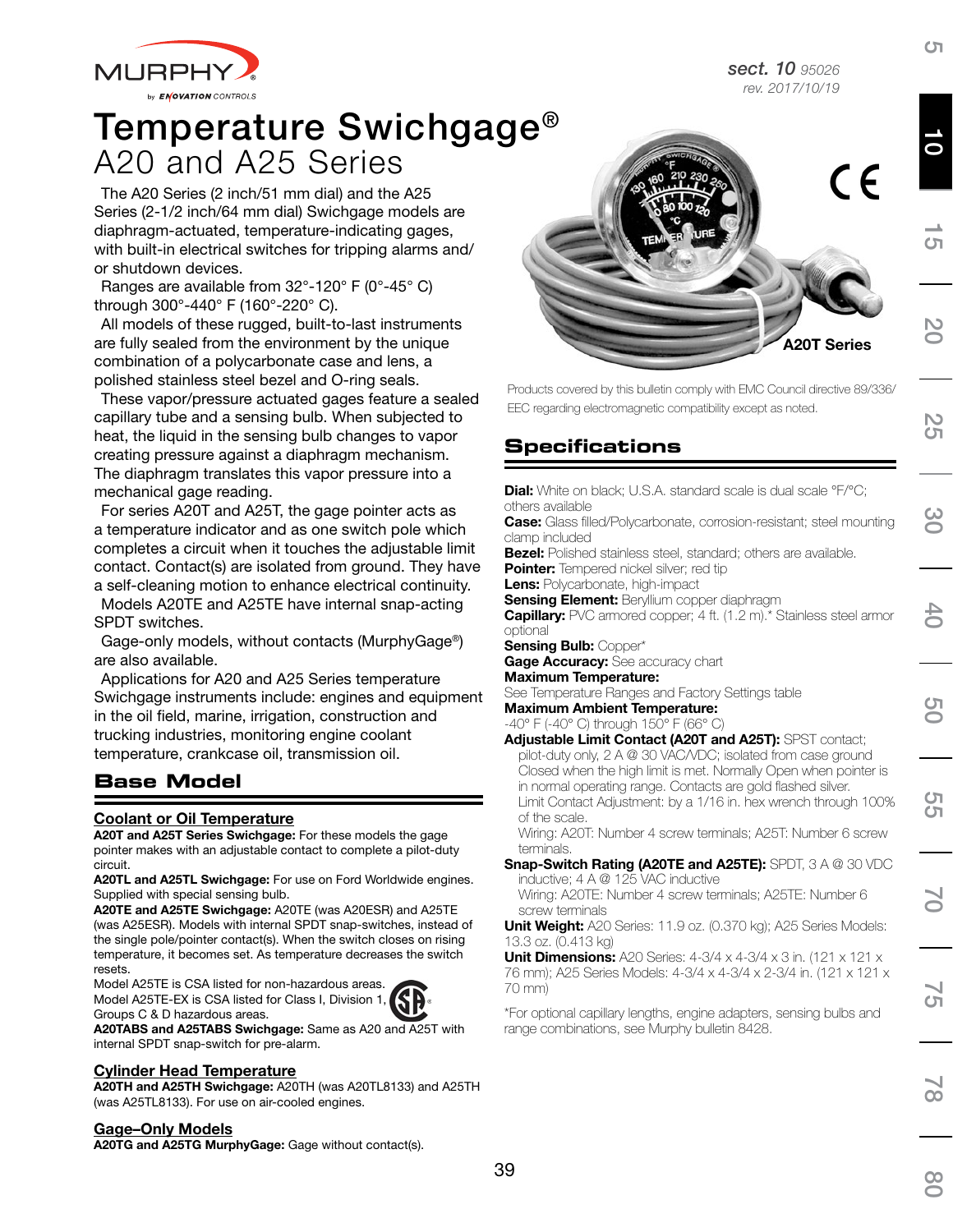#### **Dimensions**



### **Temperature Ranges and Factory Settings**

#### **NOTES**

1. Values in () are mathematical conversions from  ${}^{\circ}F$  to  ${}^{\circ}C$  — they do not reflect actual second scale range. U.S.A. standard scale is °F/°C.

2. For models A20TE and A25TE; the switch trip point cannot be set at either the low or high extreme of the scale. The trip point must allow for the reset differential. Only certain models are adjustable.

3. For adjustable switch models, the trip point is adjustable only over the upper half of the scale.

| <b>Ranges Available</b>                       |          | <b>Max</b>                    | Std. Settings*             |         |                               | <b>Hi/Lo Settings</b>      | <b>A20TABS and A25TABS Settings</b> |         |                     |         |  |
|-----------------------------------------------|----------|-------------------------------|----------------------------|---------|-------------------------------|----------------------------|-------------------------------------|---------|---------------------|---------|--|
| <b>Single Scale</b><br><b>Dual Scale Dial</b> |          | Temp.                         |                            |         | Low                           | High                       | <b>Alarm</b>                        |         | <b>Shutdown</b>     |         |  |
| °F (°C)                                       | °C only  | $\mathsf{P}$<br>$(^{\circ}C)$ | $\degree$ F ( $\degree$ C) | °C only | $\mathsf{P}$<br>$(^{\circ}C)$ | $\degree$ F ( $\degree$ C) | °F<br>$(^{\circ}C)$                 | °C only | °F<br>$(^{\circ}C)$ | °C only |  |
| 32-120 (0-49)                                 |          | 185 (85)                      | 110 (43)                   | ----    | 32(0)                         | 110 (43)                   | 100 (38)                            |         | 110 (43)            |         |  |
| 32-160 (0-71)                                 | $0 - 70$ | 215 (102)                     | 150 (66)                   | 66      | 32(0)                         | 150 (66)                   | 140 (60)                            | 60      | 150 (66)            | 66      |  |
| 130-220 (54-104)                              | 45-100   | 260 (127)                     | 210 (99)                   | 85      | 160 (71)                      | 210 (99)                   | 200 (93)                            | 80      | 210 (99)            | 85      |  |
| 130-250 (54-121)                              | 50-120   | 310 (154)                     | 210 (99)                   | 97      | 160 (71)                      | 210 (99)                   | 200 (93)                            | 95      | 210 (99)            | 100     |  |
| 140-300 (60-149)                              | 60-140   | 340 (173)                     | 275 (135)                  | 130     | 200 (93)                      | 275 (135)                  | 265 (129)                           | 125     | 275 (135)           | 130     |  |
| 160-320 (71-160)                              | 70-160   | 370 (192)                     | 300 (149)                  | 150     | 200 (93)                      | 300 (149)                  | 290 (143)                           | 145     | 300 (149)           | 150     |  |
| 180-350 (82-177)                              |          | 400 (209)                     | 330 (166)                  | ----    | 240 (116)                     | 330 (166)                  | 320 (160)                           | $---$   | 330 (166)           |         |  |
| 300-440 (149-227)                             |          | 500 (260)                     | 400 (204)                  | ----    | 300 (149)                     | 400 (204)                  | 390 (199)                           |         | 400 (204)           |         |  |

\* Standard setting for A20T, A25T, A20TE and A25TE models. †

SPDT snap-switch is the alarm switch.

#### **Temperature Accuracy Chart**

| <b>Temperature Range</b>                                         | Lower 1/3 of Scale                        | Middle 1/3 of Scale                      | Upper 1/3 of Scale                       |
|------------------------------------------------------------------|-------------------------------------------|------------------------------------------|------------------------------------------|
| $32^{\circ}$ - 120 $^{\circ}$ F (0 $^{\circ}$ - 49 $^{\circ}$ C) | $\pm 12^{\circ}$ F ( $\pm 6^{\circ}$ C)   | $\pm 5^{\circ}$ F ( $\pm 2.4^{\circ}$ C) | $\pm 6^{\circ}$ F ( $\pm 3^{\circ}$ C)   |
| $32^{\circ}$ - 160 $^{\circ}$ F (0 $^{\circ}$ - 71 $^{\circ}$ C) | $\pm 20^{\circ}$ F ( $\pm 10^{\circ}$ C)  | $\pm 8$ °F ( $\pm 4.4$ °C)               | $\pm 7^{\circ}$ F ( $\pm 4^{\circ}$ C)   |
| 130° - 220°F (54° - 104°C)                                       | $\pm 6^{\circ}$ F ( $\pm 3^{\circ}$ C)    | $\pm 3^{\circ}$ F ( $\pm 1.6^{\circ}$ C) | $\pm 4^{\circ}$ F ( $\pm 2^{\circ}$ C)   |
| 130° - 250°F (54° - 121°C)                                       | $\pm 9^\circ$ F ( $\pm 5^\circ$ C)        | $\pm 5^{\circ}$ F ( $\pm 2.4^{\circ}$ C) | $\pm 4^{\circ}$ F ( $\pm 2^{\circ}$ C)   |
| 140° - 300°F (60° - 149°C)                                       | $\pm 10^{\circ}$ F ( $\pm 5.2^{\circ}$ C) | $\pm 6^{\circ}$ F ( $\pm 3^{\circ}$ C)   | $\pm 5^{\circ}$ F ( $\pm 2.4^{\circ}$ C) |
| 160° - 320°F (71° - 160°C)                                       | $\pm 10^{\circ}$ F ( $\pm 5.2^{\circ}$ C) | $\pm 5^{\circ}$ F ( $\pm 2.4^{\circ}$ C) | $\pm 5^{\circ}$ F ( $\pm 2.4^{\circ}$ C) |
| 180° - 350°F (82° - 177°C)                                       | $\pm 12^{\circ}$ F ( $\pm 6^{\circ}$ C)   | $\pm 5^{\circ}$ F ( $\pm 2.4^{\circ}$ C) | $\pm 5^{\circ}$ F ( $\pm 2.4^{\circ}$ C) |
| $300^{\circ}$ - 440°F (149° - 227°C)                             | $\pm 9^\circ$ F ( $\pm 5^\circ$ C)        | $\pm 5^{\circ}$ F ( $\pm 2.4^{\circ}$ C) | $\pm 4^{\circ}$ F ( $\pm 2^{\circ}$ C)   |

Warranty - A limited warranty on materials and workmanship is given with this Murphy product. A copy of the warranty may be viewed or printed by going to www.murphybyenovationcontrols.com/support/warranty.htm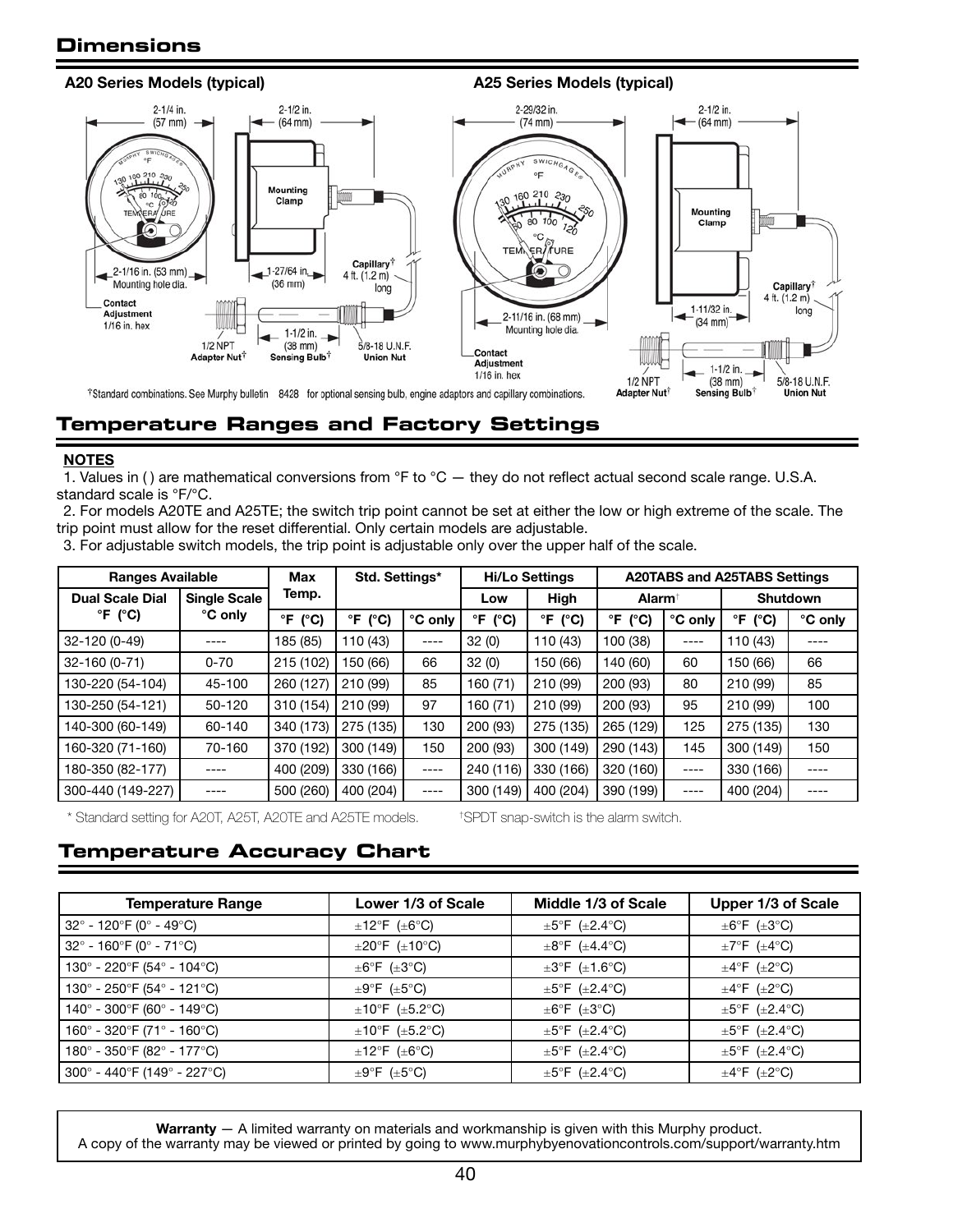# **Magnetic Switch**

INDUCTIVE AND HIGH CURRENT LOADS REQUIRE THE USE OF A MAGNETIC SWITCH. The Swichgage contacts are for light-duty electrical switching to operate alarms or control devices. Enovation Controls manufactures the Magnetic Switch for protection of the pilot-duty Swichgage limit contacts.

Tattletale® Magnetic Switches show the cause of shutdown for applications that include: capacitor discharge or magneto ignitions, battery systems and electric motor driven equipment. Typical wiring diagrams are shown.



### **Pre-Alarm using A20/A25TABS**

The A20TABS and A25TABS feature a standard limit contact for equipment shutdown on high temperature and an internal SPDT snap-switch to signal an alarm before shutting down. When the snap-switch trips (preset point) on rising temperature, the switch completes a circuit to activate an alarm.

If the temperature continues to increase, the face-adjustable pointer contact will make and the shutdown circuit will be completed (see the typical diagram). The front contact shutdown limit setting (which is adjustable) and the snap-switch are preset at the factory. Refer to Temperature Ranges and Factory Settings table for settings. For alternative alarm before shutdown, see Magnetic Switch model 760A or 761APH.



# **Typical Internal Wiring Diagrams**

Pointer shown in the shelf position. Pointer type contact rating: pilot-duty 2 A @ 30 VAC/VDC resistive. Snapacting switch rating: 3 A @ 30 VDC inductive. 4 A @ 125 VAC inductive.



10

 $\sigma$ 

20

25

30

40

50

55

70

ຕ<sup>້</sup>

SET